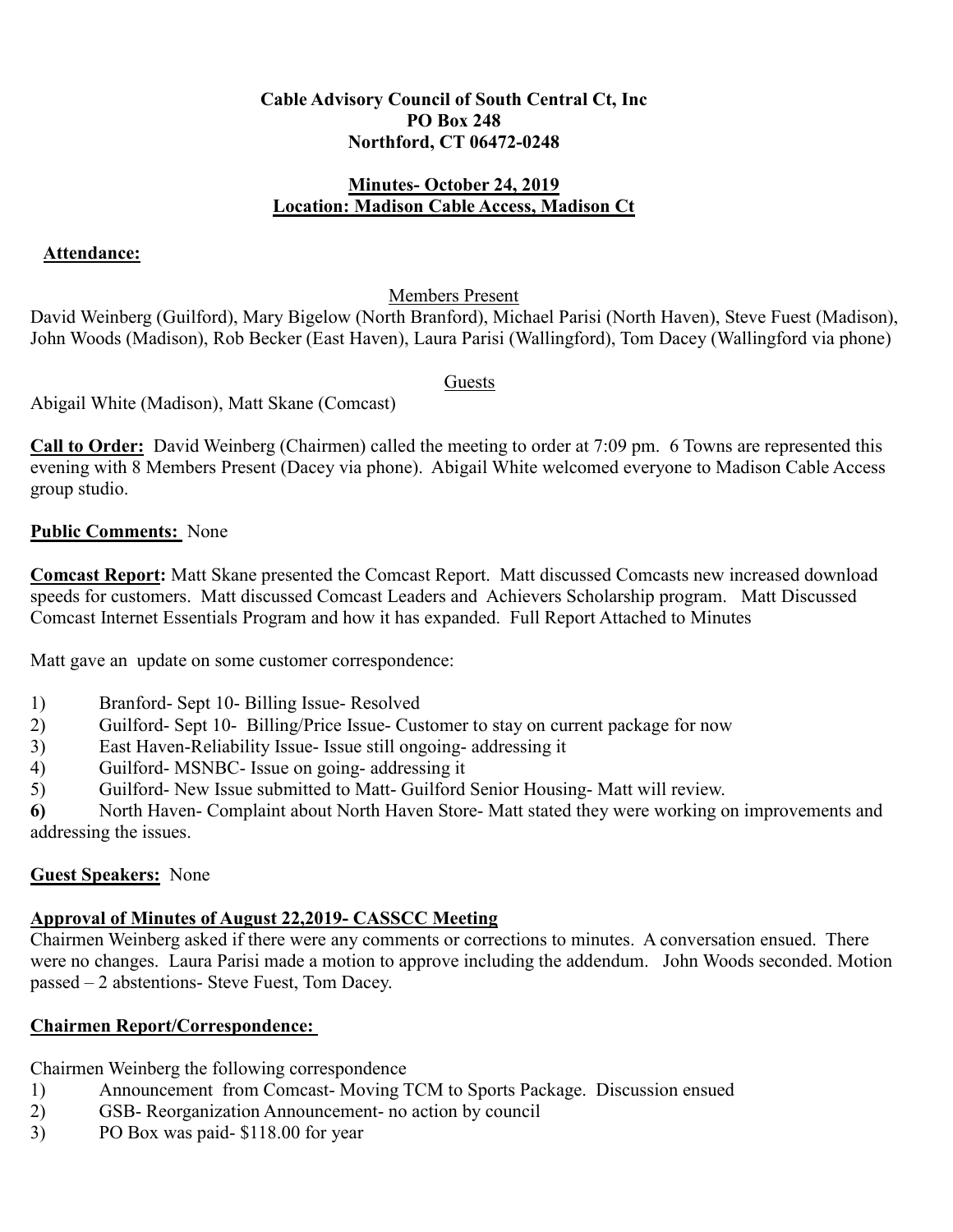### 4) Letters of Appointments- Mike Parisi, Alden Mead- North Haven

**Treasurers Report:** Tom Dacey submitted the treasurers report. Expenses: \$291.98, Checking Balance: \$3085.49 CD Balance: \$11,166.65. Complete Report attached to minutes Tom Dacey stated the bills for the Liability Insurance went out to the PEGS

**Frontier State Council Report-** Steve Fuest discussed the last State Council Meeting of October 23 2019. Highlights included discussion of a long standing customer billing complaint against Frontier. The meeting lasted about 25 minutes.

### **Discussion Topics- New Business**

A discussion ensued about the FCC Ruling. Matt discussed how Comcast was in a holding pattern so not determinations have been made to date. This will be an ongoing issue.

A discussion ensued about PEG Petia Funding. Rob Becker gave an update. \$150K per submission is max submission, no individual submissions. Submission window from November 1, 2019- January 31<sup>st</sup>, 2020- 7 millions dollars available

A discussion ensued about the PEG Insurance. Mary Bigelow had asked if PEGS had duplicated insurance that the council provides. Consensus was that for the most part this was not the case. Guilford still looking into this issue. Council will continue the insurance for current year.

Mary discussed article she found on net neutrality and states determination of how to deal with this. A discussion Ensued.

Laura discussed video on New Zealand by a friend of hers. Would like to offer for stations to run. Possible viewing at December Meeting. David discussed State of Main Archive of Public Access videos will send out information.

### **Town Reports:**

Madison- no report

East Haven- no report

North Haven- Taped the Columbus Day parade in Branford

Branford- no report

North Branford- Finished their commercial program how to sell North Branford, Essex has expressed interest in doing a video as well. Last night a candidates forum was taped for Town Council election.

Guilford- Marched in the Guilford Fair Parade. Board members marched in parade- 70 style picket signs- young volunteers. Next year possibly a booth at fair and more filming. Two youth advisers now on Board of Directors. Discussed great sleep out on Guilford green organized by new youth advisor. Exciting new members. Grant to replace tricaster- having some technical issues with unit.

Wallingford: no report